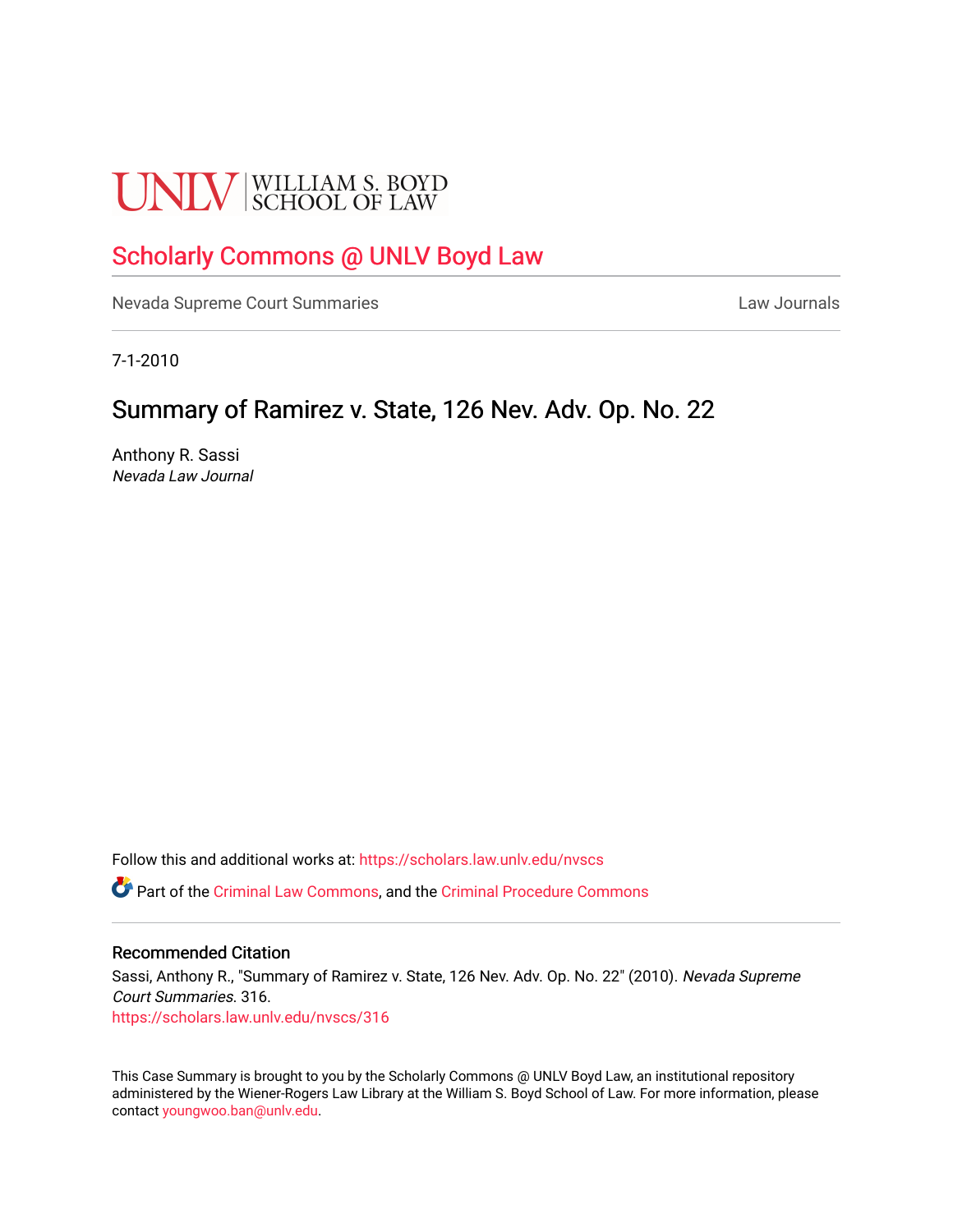# *Ramirez v. State***, 126 Nev. Adv. Op. No. 22 (July 1, 2010) [1](#page-1-0)**

# **CRIMINAL LAW –JURY INSTRUCTIONS REGARDING SECOND-DEGREE FELONY MURDER**

#### **Summary**

This is an appeal from a judgment of conviction in the Second Judicial District Court, pursuant to a jury verdict of second-degree felony murder by means of child abuse, neglect, or endangerment.

#### **Disposition/Outcome**

The Nevada Supreme Court reversed the district court's judgment of conviction because jurors were not properly instructed on the necessary elements of second-degree felony murder.

#### **Factual and Procedural History**

Felicia Ramirez ("Ramirez") and her boyfriend, Joel Aponte ("Aponte"), were each charged with alternative courts of first-degree felony murder by child abuse and second-degree murder by means of child neglect or endangerment based on the death of their sixteen day-old daughter, Trinity. Trinity's death was the result of about twelve blows to the head with a blunt object. Aponte reached a plea agreement byagreeing to plead guilty to child neglect or endangerment and testifying against Ramirez.

During trial, Aponte and Ramirez both testified and offered conflicting stories of the night of Trinity's death. Aponte testified that Trinity was already in her crib when he returned home. Ramirez testified that Trinity was asleep on the couch when Aponte returned home that evening and it was only later that Aponte took Trinity to bed. Aponte also testified that Ramirez was violent, suicidal, and did not want any more children. Ramirez testified that Aponte was physically and emotionally abusive to her and that he had been very uninterested in raising their children. Two other witnesses testified that Aponte was very emotional following Trinity's death, but that Ramirez was not.

The jury acquitted Ramirez of first-degree felony murder by means of child abuse but found her guilty second-degree felony murder by means of child neglect or endangerment. The district court subsequently sentenced Ramirez to a term of life imprisonment with the possibility of parole after ten years. This appeal followed.

#### **Discussion**

#### *The Offense of Second-degree Murder*

The Court first recognized the offense of second-degree felony murder in *Sheriff v.*  Morris.<sup>[2](#page-1-1)</sup> There, the Court concluded that Nevada's involuntary manslaughter statute, NRS 200.070, when read in conjuncture with the murder statute, NRS 200.030(2), permitted second-

<span id="page-1-0"></span> $1$  By Anthony R. Sassi.

<span id="page-1-1"></span><sup>2</sup> Sheriff v. Morris, 99 Nev. 109, 659 P.2d. 852 (1983).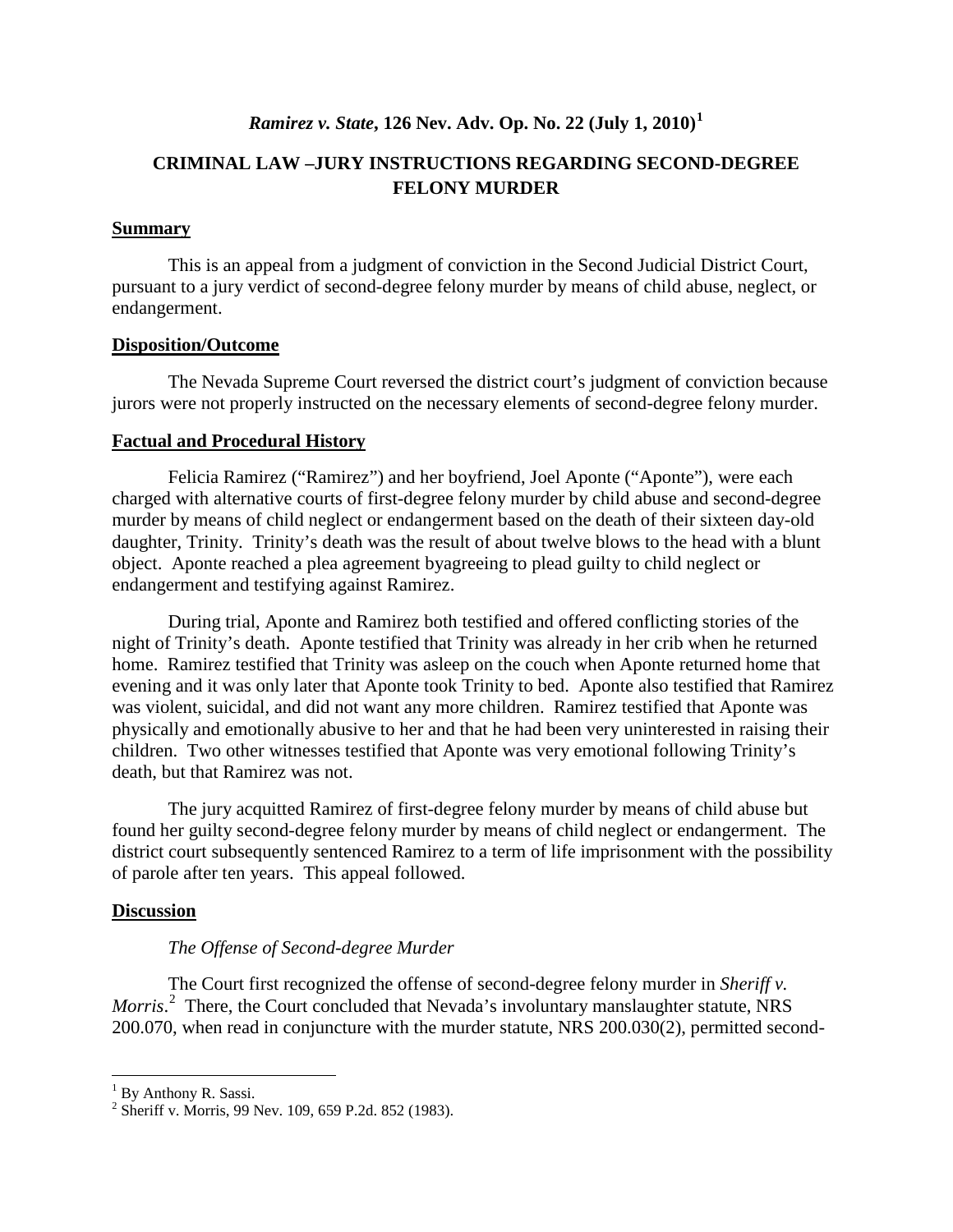degree felony murder.<sup>[3](#page-2-0)</sup> The Court was mindful "of the potential for untoward prosecution" and limited the rule to cases where there is "an immediate and direct causal relationship between the actions of the defendant . . . and the [victim's] demise."<sup>[4](#page-2-1)</sup> The Court defined immediate to mean "without the intervention of some other source or agency."<sup>[5](#page-2-2)</sup> The Court further limited the rule by requiring that the felony be inherently dangerous when viewed in the abstract, so that a potential felon can foresee the possibility of death or injury. [6](#page-2-3)

The Court reaffirmed its narrow and limited precedent and succinctly stated that the second-degree felony murder rule only applies: (1) where the predicate felony is inherently dangerous and (2) "where there is an immediate and direct causal relationship . . . between the actions of the defendant and the victim's death." [7](#page-2-4) Because of the potential for untoward prosecutions, these two elements are critical to any second-degree felony murder jury instruction.

# *The Jury was not Properly Instructed on the Immediate-and-direct-casual-relationship Element*

The district court instructed the jury that the State must prove that: (1) Ramirez did "willfully and unlawfully" (2) "permit or allow" Trinity (3) "to suffer unjustifiable physical pain as a result of neglect or endangerment," and (4) Trinity "died as a foreseeable consequence of the neglect or endangerment." Because of the fourth item, the jury was properly instructed on the inherently dangerous prong required of second-degree felony murder. [8](#page-2-5) However, the jury was not instructed that there must have been an immediate and direct causal connection between Ramirez's unlawful act and Trinity's death. Therefore, Ramirez was not provided a complete and accurate instruction on second-degree felony murder.

#### *The Incomplete Instruction Affected Ramirez's Substantial Rights*

Reversal is only required if the error is plain from a review of the record and affects a defendant's substantial rights.<sup>[9](#page-2-6)</sup> "An error that is plain from a review of the record does not require reversal unless the defendant demonstrates that the error affected his or her substantial rights by causing actual prejudice or a miscarriage of justice."<sup>[10](#page-2-7)</sup> While the failure to provide the specific elements of second-degree felony murder, standing alone, might not amount to plain error, Ramirez's substantial rights were affected by the improper instruction because (1) the State failed to specify the felony and, thus Ramirez could have been convicted under a potentially invalid predicate offense; and (2) there was conflicting evidence as to whether Ramirez or Aponte inflicted Trinity's mortal wounds.

 *The State Failed to Specify the Predicate Felony to Support a Second-degree Felony Murder Conviction*

<span id="page-2-2"></span>

<span id="page-2-4"></span><span id="page-2-3"></span>

<span id="page-2-1"></span><span id="page-2-0"></span><sup>&</sup>lt;sup>3</sup> *Id.* at 113, 117-18, 659 P.2d at 856, 858-59.<br>
<sup>4</sup> *Id.* at 118, 659 P.2d at 859.<br>
<sup>5</sup> *Id.* at 118-19, 659 P.2d at 859.<br>
<sup>6</sup> *Id.* at 118, 659 P.2d at 859.<br>
<sup>7</sup> Labastida v. State, 115 Nev. 298, 307, 986 P.2d 443, 4 859).

<sup>8</sup> *See e.g., id.*

<span id="page-2-6"></span><span id="page-2-5"></span><sup>9</sup> *See* Valdez v. State, 124 Nev. 1172, 1190, 196 P.3d 465, 477 (2008); NEV. REV. STAT. § 178.602 (2007); *see also*

<span id="page-2-7"></span> $10$  Valdez, 124 Nev. at 1190, 196 P.3d at 477 (internal quotations omitted).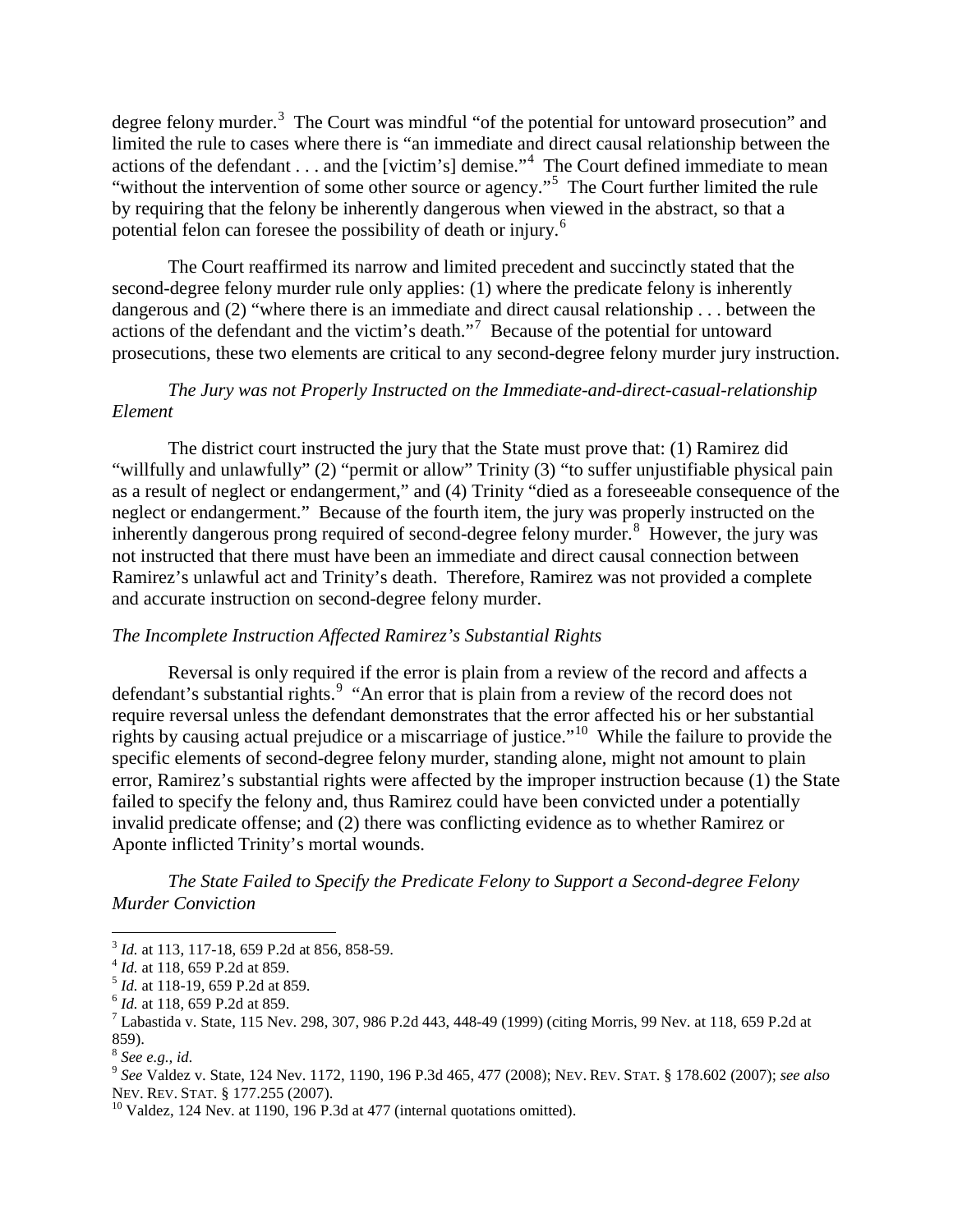Nevada's felony offense of child neglect and endangerment provides that a person can be held criminally liable for both willful and passive neglect.<sup>11</sup> Because the law applies to a person who does not directly inflict the harm to be guilty of child abuse, in many instances Nev. Rev. Stat. § 200.508(2) cannot serve as a predicate felony.<sup>[12](#page-3-1)</sup> Here the State charged Ramirez with second-degree felony murder under Nev. Rev. Stat § 508 without specifying between subsection 1 and 2. Accordingly, the jury was not appropriately instructed as to the predicate felony.

# *There was Conflicting Evidence as to Whether Ramirez or Aponte Inflicted Trinity's Mortal Wounds*

Given the conflicting evidence on who inflicted Trinity's mortal wounds, the causal element of second-degree felony murder was critically important. Although there was evidence that Ramirez could have caused Trinity's death, there was also evidence to the contrary. Because of the conflicting evidence, the Court could not be certain that the jury determined that Ramirez was the immediate and direct cause of Trinity's death.

#### **Conclusion**

As a result of these two errors, the Court concluded that the improper jury instruction was prejudicial and affected Ramirez's substantial rights. Accordingly the district court's judgment of conviction was reversed and the matter was remanded for a new trial.

<span id="page-3-1"></span><span id="page-3-0"></span><sup>&</sup>lt;sup>11</sup> NEV. REV. STAT. § 200.508 (2007).<br><sup>12</sup> *Cf.* Labastida, 115 Nev. at 307, 986 P.2d at 449 (concluding that Labastida's commission of child neglect could not support her second-degree murder conviction because her husband was the person who committed the harm).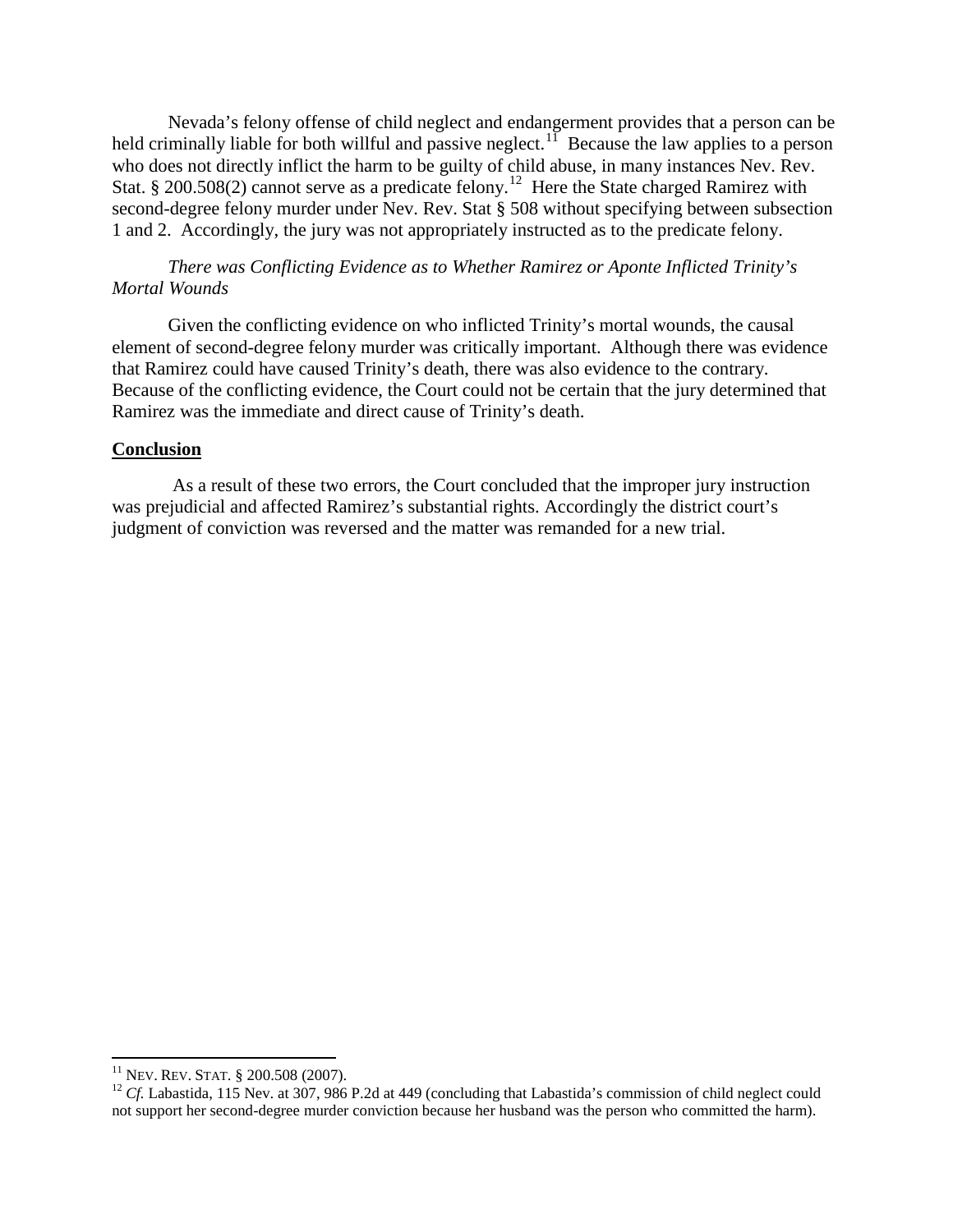Cite as: Ramirez v. State

126 Nev. Adv. Op. No. 22

July 1, 2010

# IN THE SUPREME COURT OF THE STATE OF NEVADA

No. 46417

# FELICIA GARCIA RAMIREZ,

Appellant,

vs.

# THE STATE OF NEVADA,

Respondent.

 Appeal from a judgment of conviction, upon a jury verdict, of second-degree felony murder by means of child abuse, neglect, or endangerment. Second Judicial District Court, Washoe County; Janet J. Berry, Judge.

Reversed and remanded.

Karla K. Butko, Verdi, for Appellant.

Catherine Cortez Masto, Attorney General, Carson City; Richard A. Gammick, District Attorney, and Joseph R. Plater, Deputy District Attorney, Washoe County, for Respondent.

BEFORE THE COURT EN BANC.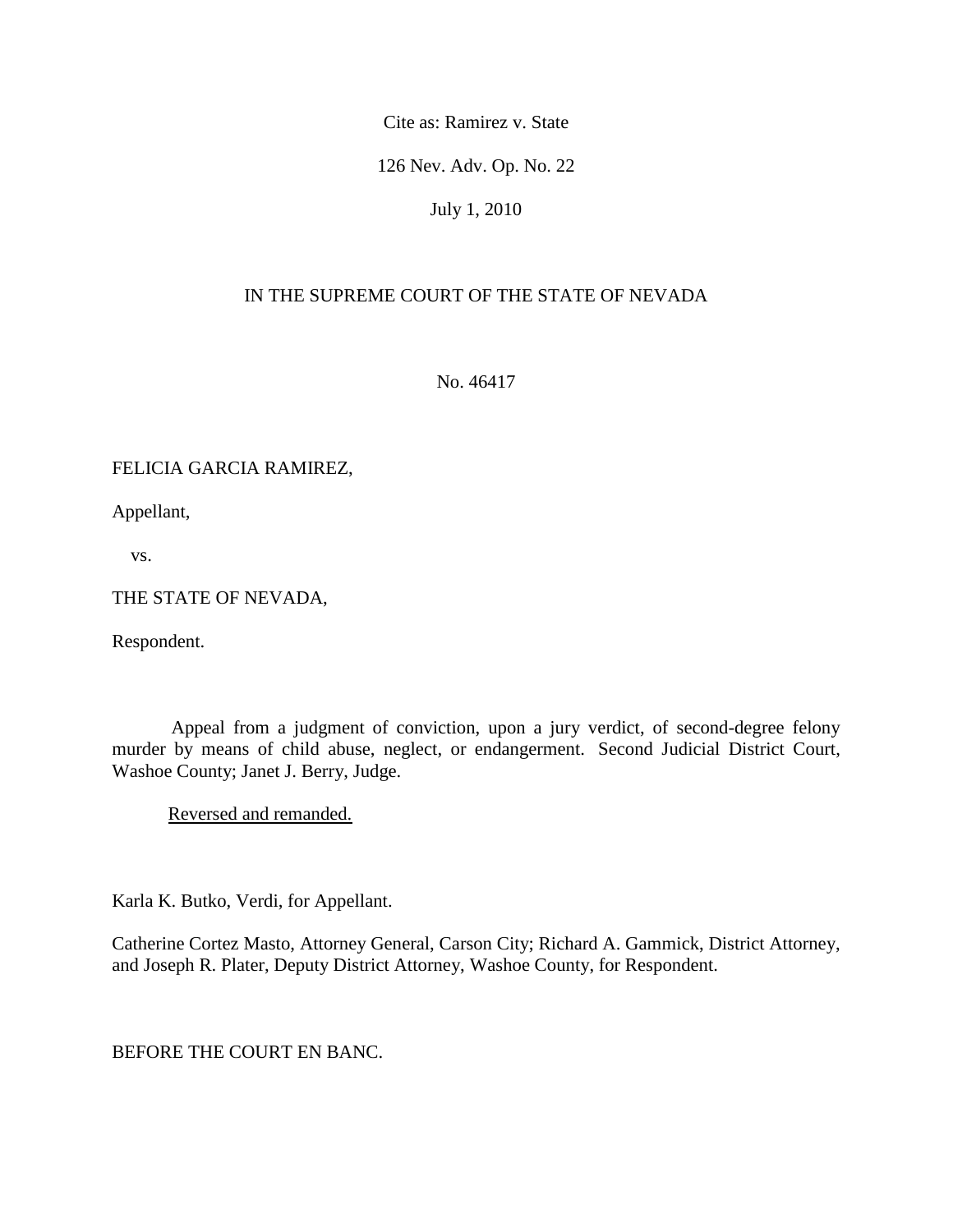#### OPINION

#### By the Court, PARRAGUIRRE, C.J.:

 In this appeal, we consider whether the jury was properly instructed on the offense of second-degree felony murder by means of child neglect or endangerment. For the reasons outlined in this opinion, we conclude that the jury was not completely and accurately instructed as to the necessary elements of second-degree felony murder and that the improper instruction affected appellant Felicia Ramirez's substantial rights. Accordingly, we reverse the district court's judgment of conviction and remand this matter for a new trial.[1]

#### FACTS AND PROCEDURAL BACKGROUND

 Appellant Felicia Ramirez and her boyfriend, Joel Aponte, were each charged with alternative counts of first-degree felony murder by means of child abuse and second-degree felony murder by means of child neglect or endangerment based on the death of their 16-day-old daughter, Trinity. Ramirez and Aponte had two children together, another daughter and newborn Trinity.

 At trial, expert testimony established that Trinity's death was the result of about 12 blows to the head with a blunt object no more than 12 hours before she was declared dead. She also had two small fractures to the back left ribs. Evidence at trial established that the child had been exclusively in the care of Aponte and Ramirez during that 12-hour time frame, and a pediatrician testified that Trinity was in good health a few days before her death. Aponte and Ramirez were arrested and charged approximately nine months after Trinity's death.

 Shortly before their trial, Aponte reached a plea agreement with the State. He agreed to plead guilty to child neglect or endangerment resulting in substantial bodily injury or death in exchange for testifying against Ramirez. At trial, Aponte testified that when he returned home around 5 or 5:30 p.m. on the evening that Trinity died, Trinity was pale and lethargic, but he saw no other signs of distress. Ramirez asked him to check on Trinity several times that night when she thought she heard Trinity crying. When he checked on Trinity around 9 or 9:30 p.m., she was not breathing.

 He also testified to two incidents indicating that Ramirez was violent, suicidal, and did not want any more children. According to Aponte, when Ramirez was pregnant with Trinity, she arrived at his house drunk, began yelling that she did not want to live anymore or deal with another child, threatened to kill herself and their children, hit herself in the stomach, threw herself against a set of concrete stairs, and lay in the street saying she would let the cars run over her. He further testified that on another occasion after Trinity's birth, Ramirez responded to Aponte's decision to leave her by yelling, throwing things, and saying that she did not want to be a mother or to live anymore.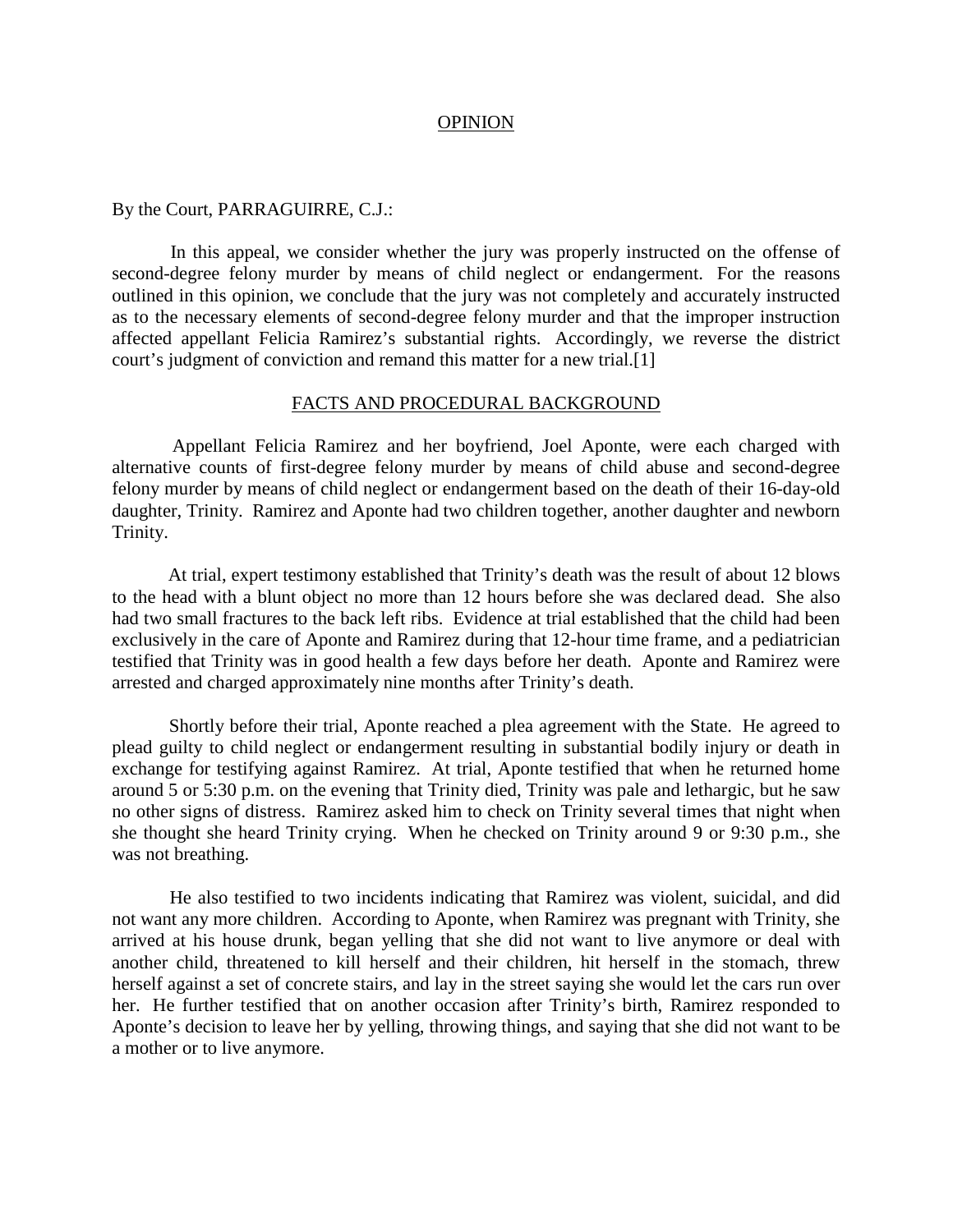Ramirez testified that she was home alone with Trinity from 10 a.m. to 5 p.m. on the day Trinity died and that Trinity had been fussy, irritated, and a little sick with a cold. When Aponte arrived home at 5 p.m., Trinity was asleep on the couch. According to Ramirez, she and Aponte watched a basketball game while Trinity slept on the couch and then, while Ramirez made popcorn, Aponte put Trinity to bed. Aponte then checked on Trinity a few times after that. Ramirez testified that she did not hurt Trinity and did not see Aponte hurt Trinity.

 Ramirez also explained that she attempted suicide about eight months after Trinity's death because Aponte left her, Trinity was dead, and their other daughter had been taken by child services. Ramirez told the jury that she did not know she was pregnant with a third child at the time of the suicide attempt. She also explained that she was referring to Aponte leaving her, Trinity's death, and her other child being taken away by child services when she said that she was "sorry for what [she] did," that she had "failed as a mother and a girlfriend," and that "[i]t's all my fault" in her suicide note.

 Ramirez testified about her relationship with Aponte and his interaction with their children. In particular, she testified that Aponte was physically and emotionally abusive to her and that he had not been very interested in raising their two children. While Aponte would help with the children sometimes when asked, he was resistant and would get frustrated quickly, calling Trinity names when she cried. Ramirez testified that Aponte would say, "that bitch cries too much" and instruct Ramirez to "shut the bitch up."

 Two witnesses testified about Aponte's and Ramirez's demeanor on the night of Trinity's death. The first paramedic responding to Ramirez's 9-1-1 call testified that Aponte was hysterical but that Ramirez did not cry. Similarly, the coroner's investigator who picked up Trinity's body at the hospital testified that Aponte was crying but Ramirez was not.

 The jury acquitted Ramirez of first-degree felony murder by means of child abuse but found her guilty of second-degree felony murder by means of child neglect or endangerment. The district court subsequently sentenced Ramirez to a term of life imprisonment with the possibility of parole after ten years. This appeal followed.

#### DISCUSSION

#### The jury was not completely and accurately instructed on the offense of second-degree felony murder by means of child neglect or endangerment

 Although she failed to object at trial, Ramirez now contends that the jury was not completely and accurately instructed on the necessary elements of second-degree felony murder by means of child neglect or endangerment. We agree that the jury was not properly instructed as to all the necessary elements of second-degree felony murder. And because we conclude that the error affected Ramirez's substantial rights, we reverse the judgment of conviction and remand for a new trial despite Ramirez's failure to object to the instruction below.

#### The offense of second-degree felony murder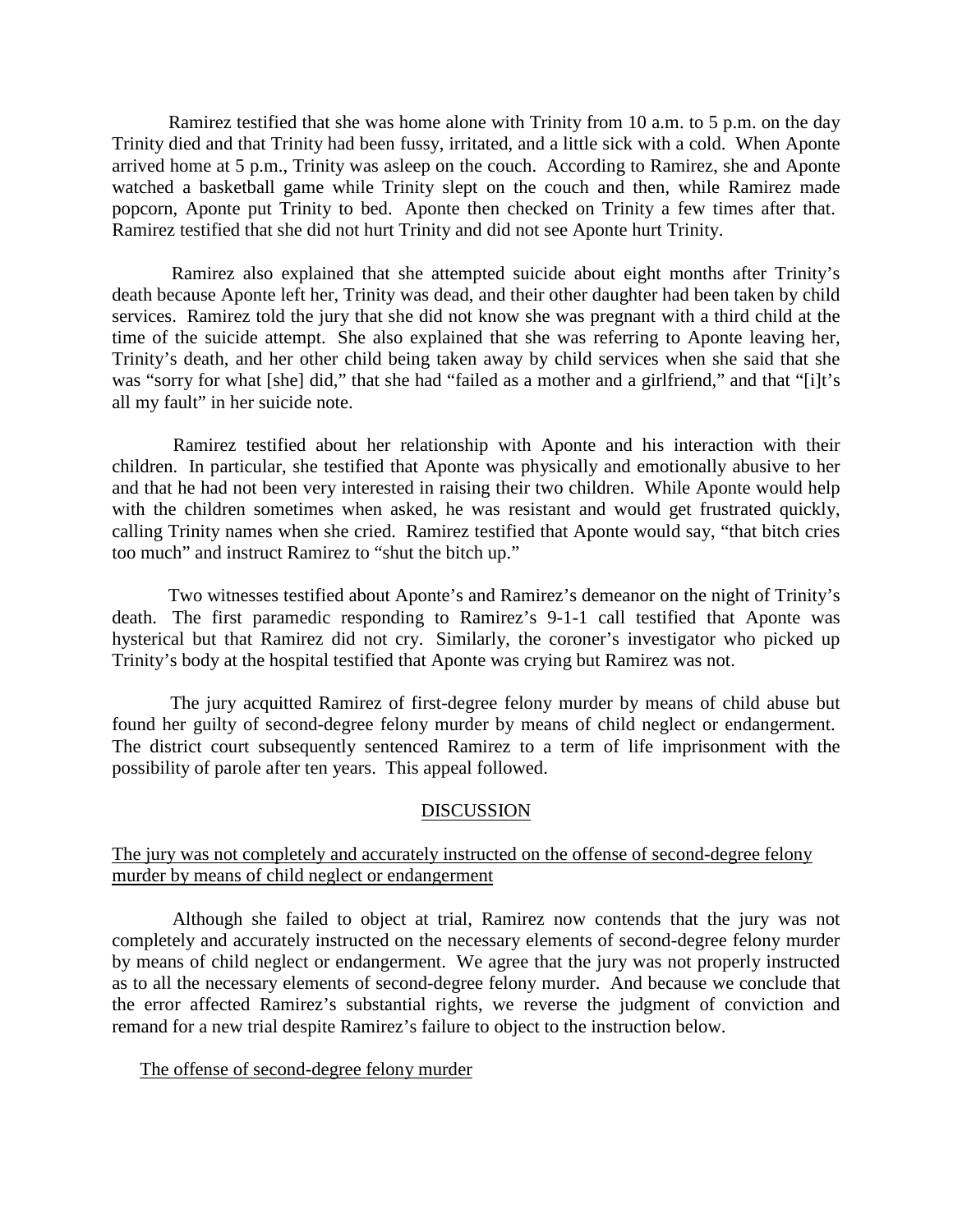We first recognized the substantive offense of second-degree felony murder in Sheriff v. Morris, 99 Nev. 109, 659 P.2d 852 (1983). In Morris, we concluded that Nevada's involuntary manslaughter statute, NRS 200.070, when read in conjunction with Nevada's murder statute, NRS 200.030(2), permitted the offense of second-degree murder under the felony-murder rule. See id. at 113, 117-18, 659 P.2d at 856, 858-59.

 This court, however, was mindful "of the potential for untoward prosecution resulting from th[at] decision." Id. at 118, 659 P.2d at 859. As a result, we specifically limited application of the second-degree felony-murder rule to the "narrow confines of this case wherein we perceive an immediate and direct causal relationship between the actions of the defendant, if proved, and the [victim's] demise." Id. We defined the term "immediate" to mean "without the intervention of some other source or agency." Id. at 118-19, 659 P.2d at 859. We further limited the application of the rule to felonies that are inherently dangerous when viewed in the abstract. Id. at 118, 659 P.2d at 859. We recognized that "[t]here can be no deterrent value in a second degree felony murder rule unless the felony is inherently dangerous since it is necessary that a potential felon foresees the possibility of death or injury resulting from the commission of the felony." Id.

 Later, in Labastida v. State, we reaffirmed our narrow and limited holding in Morris, and succinctly stated that the second-degree felony-murder rule only applies when the following two elements are satisfied: (1) "where the [predicate] felony is inherently dangerous, where death or injury is a directly foreseeable consequence of the illegal act," and (2) "where there is an immediate and direct causal relationship—without the intervention of some other source or agency—between the actions of the defendant and the victim's death." 115 Nev. 298, 307, 986 P.2d 443, 448-49 (1999) (citing Morris, 99 Nev. at 118, 659 P.2d at 859). Because we have repeatedly expressed disapproval at the potential for untoward prosecutions resulting from our decision to recognize the second-degree felony-murder rule and consciously limited application of the rule, these two elements are critical to any second-degree felony-murder jury instruction.

# The jury was not properly instructed on the immediate-and-direct-causal-relationship element

 The district court instructed the jury that the State must prove the following four elements to support a conviction for second-degree felony murder: (1) Ramirez "did willfully and unlawfully" (2) "permit or allow" Trinity (3) "to suffer unjustifiable physical pain as a result of neglect or endangerment," and (4) Trinity "died as a foreseeable consequence of the neglect or endangerment."

 By instructing the jury that the State must prove that Trinity "died as a foreseeable consequence of the neglect or endangerment," the jury was properly instructed on the inherently dangerous element.[2] See, e.g., Labastida, 115 Nev. at 307, 986 P.2d at 448-49. However, in reviewing the instruction, it is clear that the jury was not instructed that there must be an immediate and direct causal connection between Ramirez's unlawful act or acts and Trinity's death. Therefore, we conclude that Ramirez was not provided a complete and accurate instruction on the offense of second-degree felony murder.

#### The incomplete instruction affected Ramirez's substantial rights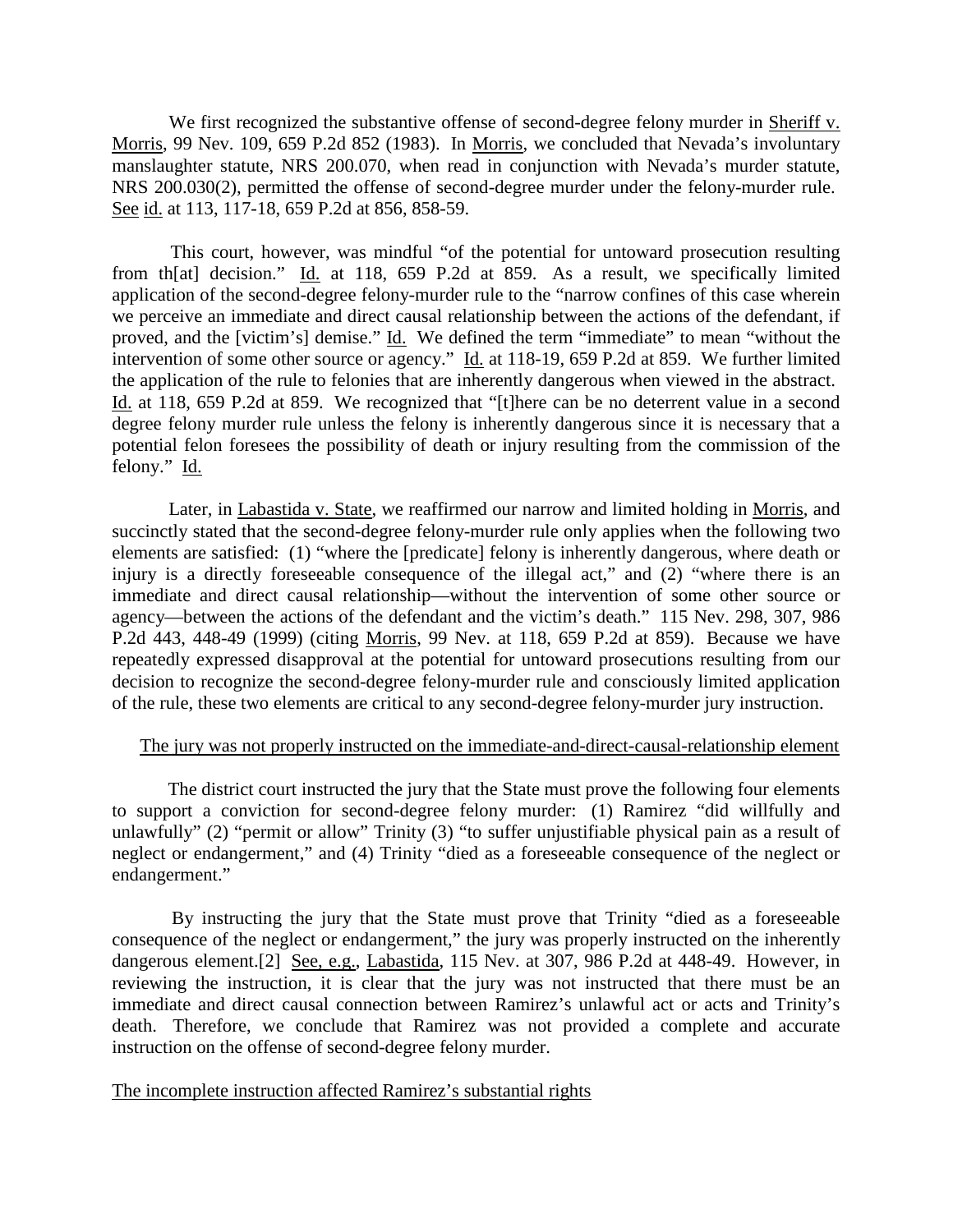Even though the jury was not instructed on the necessary elements for the crime of second-degree felony murder, because Ramirez did not object to the incomplete and inaccurate instruction at trial, reversal is only required if the error is plain from a review of the record and affected Ramirez's substantial rights. See Valdez v. State, 124 Nev. 1172, 1190, 196 P.3d 465, 477 (2008); NRS 178.602; see also NRS 177.255. "Under th[is] standard, an error that is plain from a review of the record does not require reversal unless the defendant demonstrates that the error affected his or her substantial rights, by causing actual prejudice or a miscarriage of justice." Valdez, 124 Nev. at 1190, 196 P.3d at 477 (internal quotations omitted).

 While the failure to provide the specific elements of second-degree felony murder under Morris and Labastida, standing alone, might not amount to plain error, we conclude that Ramirez's substantial rights were affected by the improper instruction because (1) the State failed to specify the felony under which it sought a second-degree felony-murder conviction and, thus, Ramirez could have been convicted of second-degree felony murder under a potentially invalid predicate offense; and (2) there was conflicting evidence as to whether Ramirez or Aponte inflicted Trinity's mortal wounds.

#### The State failed to specify the predicate felony to support a second-degree felony-murder conviction

 Nevada's felony offense of child neglect and endangerment, NRS 200.508, provides that a person can be held criminally liable for both willful and passive neglect or endangerment. Under NRS 200.508, a person is guilty of neglect or endangerment if he or she either (1) "willfully causes a child . . . to suffer unjustifiable physical pain or mental suffering as a result  $\overline{\text{of} \dots \text{neglect}}^{[3]]}$  or to be placed in a situation where the child may suffer physical pain or mental suffering as the result of . . . neglect," or (2) "is responsible for the safety or welfare of a child and . . . permits<sup>[[4]]</sup> or allows<sup>[[5]]</sup> that child to suffer unjustifiable physical pain or mental suffering as a result of . . . neglect or to be placed in a situation where the child may suffer physical pain or mental suffering as a result of the . . . neglect." NRS 200.508(1) and (2) (emphases added).

 Whereas NRS 200.508(1) addresses scenarios where the person charged under the statute directly committed the harm, NRS 200.508(2), by contrast, addresses situations where a person who is responsible for the safety and welfare of a child fails to take action to protect that child from the abuse or neglect of another person or source. NRS 200.508(2) does not require that the person directly inflict the harm to be found guilty of child abuse or neglect. As a result, in many instances, NRS 200.508(2) cannot serve as a predicate felony to second-degree felony murder. Cf. Labastida, 115 Nev. at 307, 986 P.2d at 449 (concluding that Labastida's commission of child neglect under NRS 200.508(2) could not support her second-degree murder conviction because her husband was the person who committed the harm).

 Here, the State charged Ramirez with second-degree felony murder under NRS 200.508 generally, without distinguishing between subsections 1 and 2. Further confusing the matter, the State charged that Ramirez did "willfully and unlawfully . . . permit or allow [Trinity] to suffer unjustifiable physical pain as a result of abuse or neglect," including the "willful" language from NRS 200.508(1), and the passive "permit" or "allow" language from NRS 200.508(2).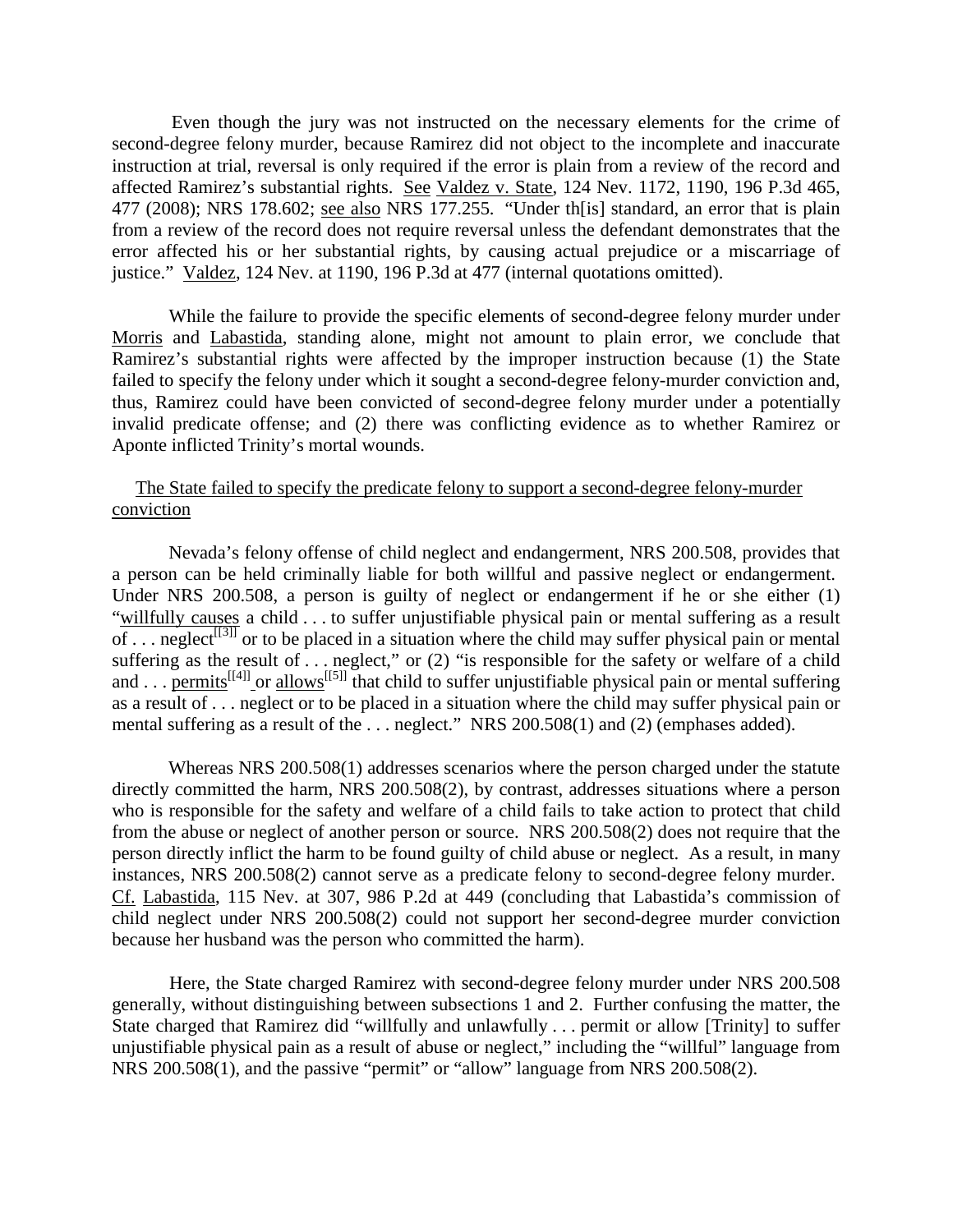Because the State's charging document and the instruction submitted to the jury contained language from both NRS 200.508(1) and NRS 200.508(2), the jury was not specifically instructed as to the predicate felony under which the State's theory rested. This is particularly important considering that Ramirez could not be found guilty of second-degree felony murder under NRS 200.508(2) in the event that the jury believed that Aponte actually killed Trinity. See Labastida, 115 Nev. at 307, 986 P.2d at 448-49 (noting that there must be "an immediate and direct causal relationship—without the intervention of some other source or agency—between the actions of the defendant and the victim's death").

#### There was conflicting evidence as to whether Ramirez or Aponte inflicted Trinity's mortal wounds

 Given the conflicting evidence in this case, which indicated that either Ramirez or Aponte could have inflicted Trinity's mortal wounds, the causal element of second-degree felony murder was critically important. Although there was evidence that Ramirez could have caused Trinity's death (Aponte testified that Ramirez had threatened to kill herself and her children; doctors testified that Ramirez did not show any emotion the night Trinity died; Trinity was in Ramirez's exclusive custody and control for the majority of the time frame during which the mortal injuries were inflicted; Ramirez did not see Aponte hit Trinity; and Ramirez attempted suicide several months after Trinity's death, leaving a suicide note apologizing "for what [she] did"), there was also evidence to the contrary (Aponte cared for Trinity immediately before her death; Ramirez testified that Trinity made an unusual cry when Aponte was attending to her; and Aponte would get frustrated with the baby and call the baby names). Because of this conflicting evidence, we cannot be certain that the jury determined that Ramirez was the immediate and direct cause of Trinity's death.[6]

 As a result of these two considerations, we conclude that the improper jury instruction was prejudicial and affected Ramirez's substantial rights. Accordingly, we reverse the district court's judgment of conviction and remand this matter for a new trial.[7]

#### HARDESTY, DOUGLAS, CHERRY, SAITTA, GIBBONS, and PICKERING, JJ., concur.

#### \*\*\*\*\*\*\*\*\*\*\*FOOTNOTES\*\*\*\*\*\*\*\*\*\*\*

[1] In addition to the specific challenges addressed in this opinion, Ramirez contends that her conviction should be reversed on the grounds that (1) her Confrontation Clause rights were violated; (2) the district court erred by admitting prior bad act evidence; (3) the State failed to disclose evidence that was to be used at trial; (4) certain taped telephone conversations should not have been admitted based on hearsay grounds; and (5) the jury should have been provided instructions regarding malice, accomplice testimony, and the lesser included offense of felony child neglect or endangerment causing substantial bodily harm. Separately, Ramirez argues that